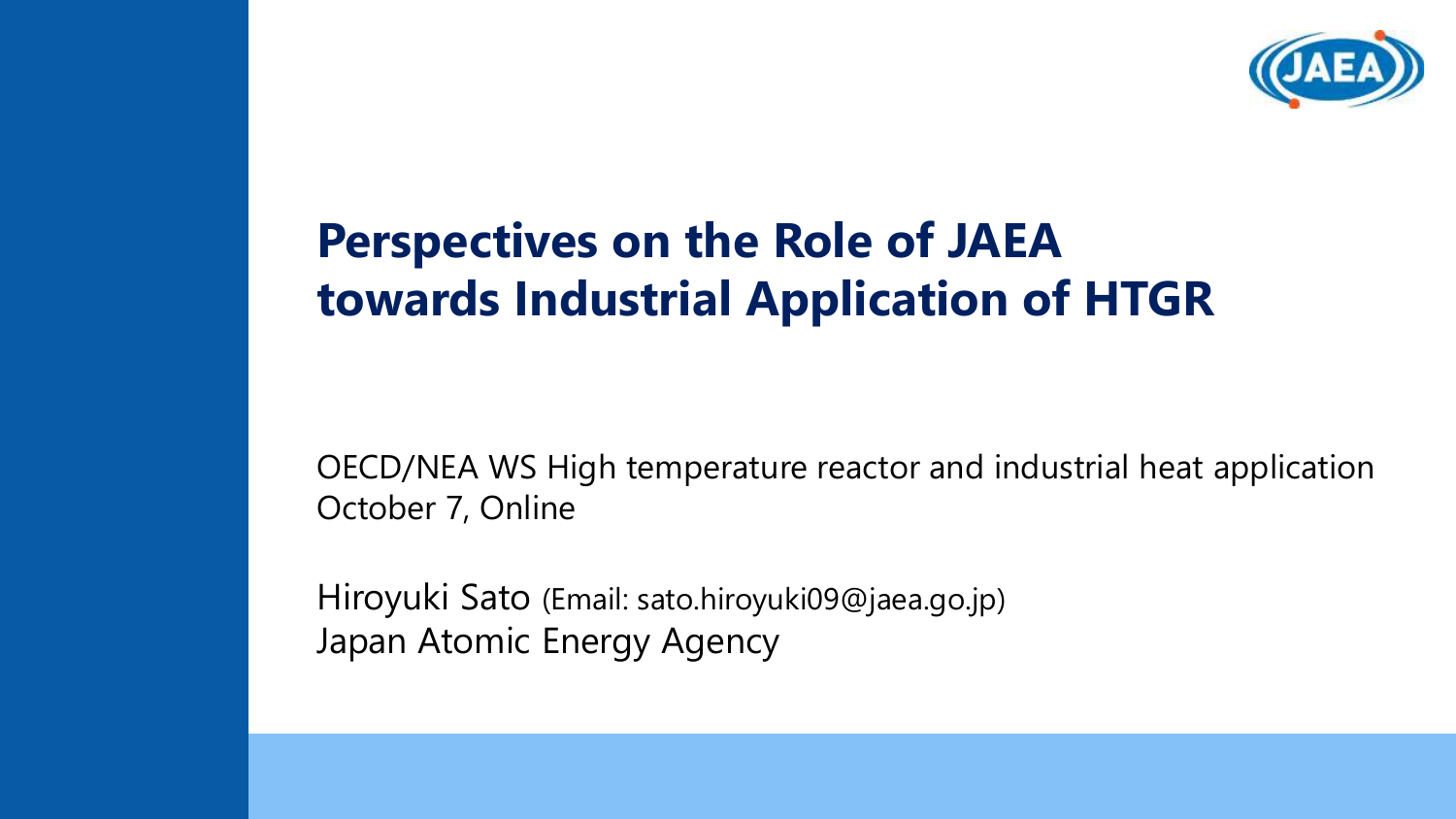

- HTTR Technical Features, Operation & Licensing Experience, Future Tests
- Perspectives on the role of JAEA towards Industrial Application of HTGRs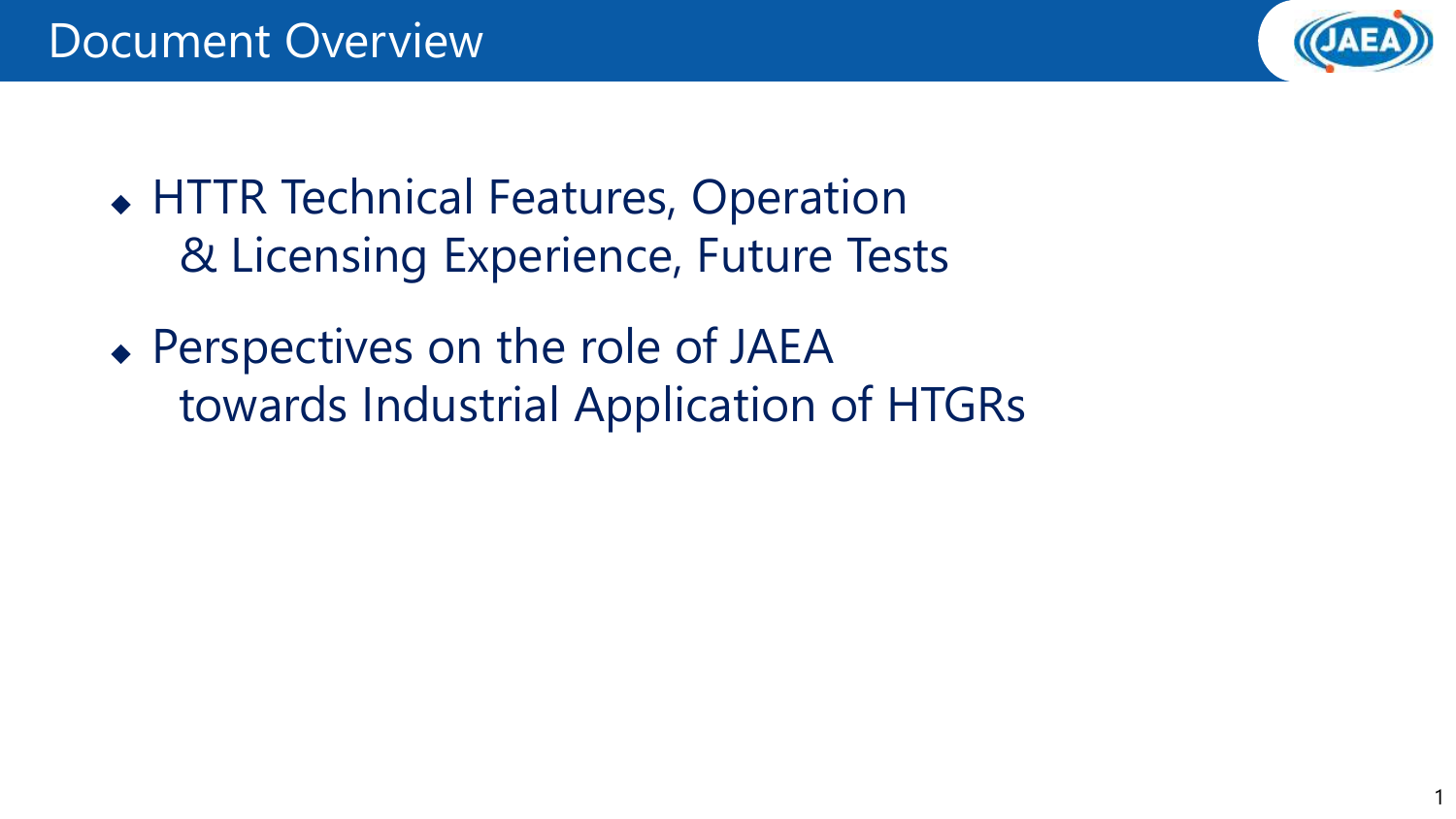### HTTR: High Temperature Engineering Test Reactor



### **The only prismatic-type High Temperature Gas-cooled Reactor (HTGR) in operation in the world**



| <b>Major Specifications</b> |                                       |  |  |  |  |  |
|-----------------------------|---------------------------------------|--|--|--|--|--|
| Thermal power               | 30 MW                                 |  |  |  |  |  |
| Fuel                        | Coated fuel particle / Prismatic type |  |  |  |  |  |
| Core material               | Graphite                              |  |  |  |  |  |
| Coolant                     | Helium                                |  |  |  |  |  |
| Inlet temperature           | $395^{\circ}$ C                       |  |  |  |  |  |
| Outlet temperature          | $950^{\circ}$ C                       |  |  |  |  |  |
| Pressure                    | 4 MPa                                 |  |  |  |  |  |

#### **Major Achievements**

| <b>First criticality</b>                 | : November               |  |  |
|------------------------------------------|--------------------------|--|--|
| Full power operation                     | : December               |  |  |
| 50 days continuous 950°C operation       | : March, 20 <sup>-</sup> |  |  |
| Obtain permission of changes             |                          |  |  |
| to reactor installation in conformity to | : June, 202              |  |  |
| New Regulatory Requirements              |                          |  |  |
| Restart operation                        | : July, 2021             |  |  |

- ovember, 1998
- ecember, 2001
- arch, 2010
- tne, 2020

2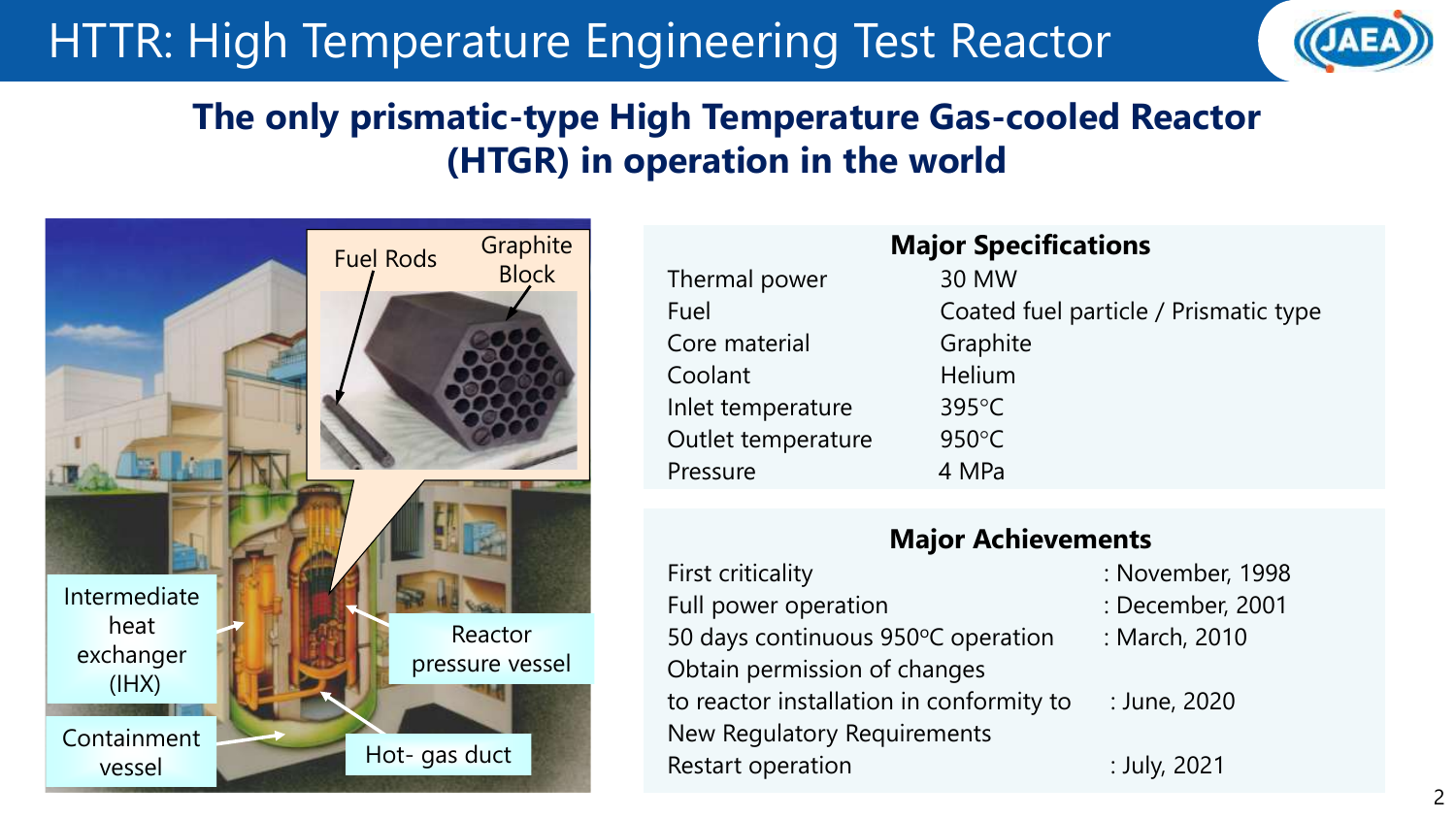### Technical Features of HTTR





Nuclear Applied Heat Technology Division, Proc. 1st JAEA/KAERI Information Exchange Meeting on HTGR and Nuclear Hydrogen Technology, August 28-30, 2006, Oarai. Japan.

- **Capable to supply high temperature heat**
	- $>$  50 day continuous operation at 950°C reactor outlet temperature demonstrated
	- $\triangleright$  Maximum 905°C, 10MW high temperature heat can be supplied by modification of the secondary helium cooling system

### **HTGR safety feature demonstration tests licensed by regulator**

- $\triangleright$  Key safety features of HTGR can be demonstrated by actual test
	- intrinsic shutdown without control rod insertion, passive decay heat cooling from outside of reactor, etc.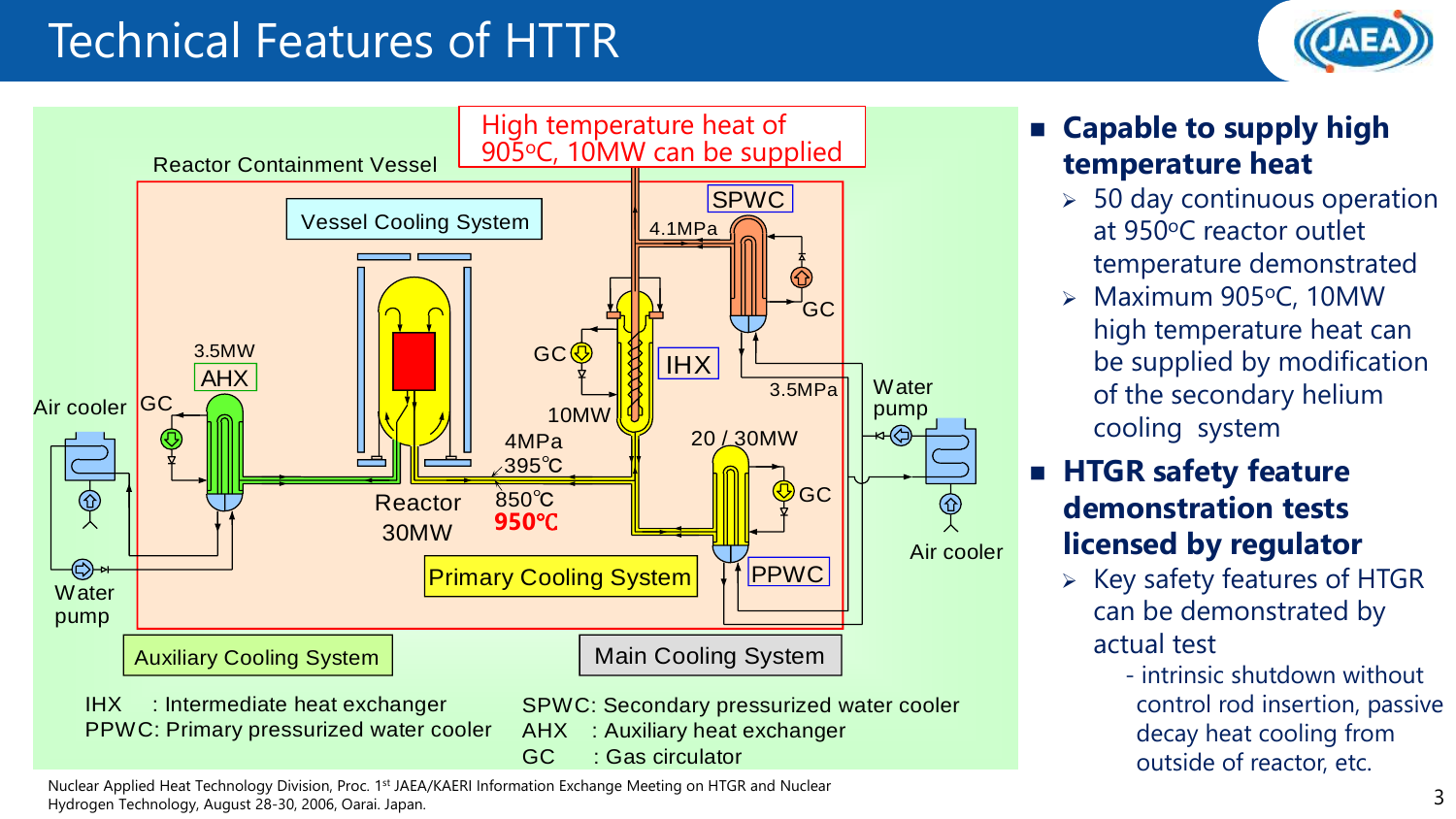# Licensing Experiences of HTTR



- Following the nuclear accident at the TEPCO's Fukushima Daiichi nuclear power station on March 11, 2011, revised regulatory requirements were issued by the Nuclear Regulation Authority (NRA) in July 2013.
- **IFM** JAEA had submitted the application including evaluation results satisfying the New Regulatory Requirements to the Nuclear Regulation Authority (NRA) on November 26, 2014.
- Through many discussions with the NRA, on June 3, 2020, JAEA obtained the permission by the NRA for changes to Reactor Installation of the HTTR.
- **HTTR has restarted its operation on July 30, 2021.**

| <b>Calendar year</b>                              | 2014 | 2015 | 2016 | 2017 | 2018 | 2019 | 2020                   | 2021    |
|---------------------------------------------------|------|------|------|------|------|------|------------------------|---------|
| Permission of changes to<br>reactor installation  |      |      |      |      |      |      | June 3                 |         |
| <b>Operational Safety</b><br>Programs             |      |      |      |      |      |      |                        |         |
| Approval of the Design<br>and Construction Method |      |      |      |      |      |      |                        |         |
| Inspection                                        |      |      |      |      |      |      | Pre-service inspection |         |
| Restart                                           |      |      |      |      |      |      |                        | July 30 |

E. Ishitsuka, "Experience of HTTR Licensing for Japan's New Nuclear Regulation," GIF Webinar Series 52, April 21, 2021.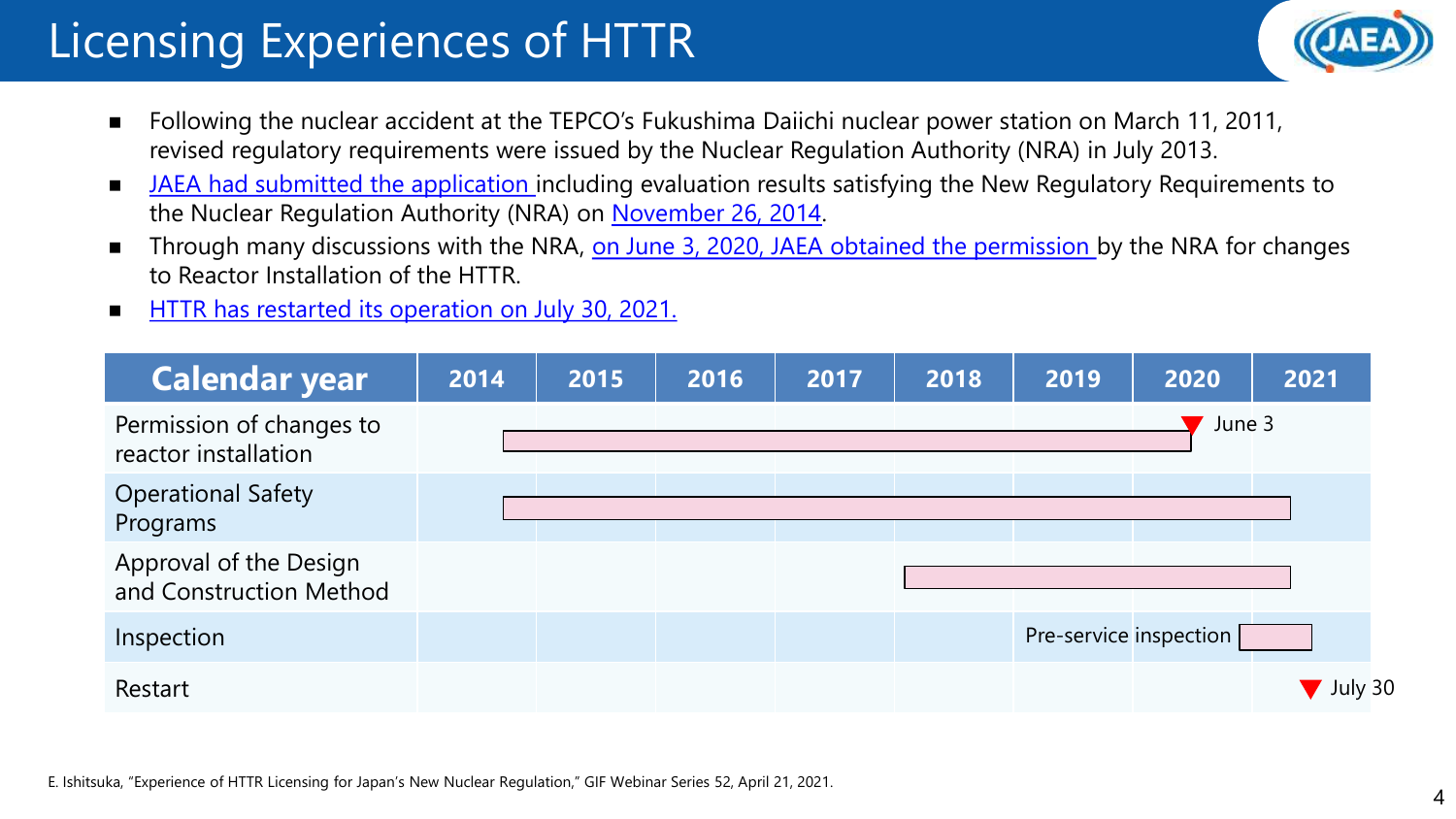# Licensing Experiences of HTTR – Seismic Classifications



#### -<br>C **Safety characteristics of the HTTR**

Because of the inherent characteristics of basic elements, i.e. refractory coated fuel particles, inert, single-phase helium coolant and graphite moderator with large heat capacity, the HTTR can maintain in a stable state under loss-of-cooling and/or reactivity control conditions.

**Obtained permission from NRA to reclassify seismic classification of SSCs to lower class**

- Core heat removal: S class to B class
- $\triangleright$  Reactor internal structure: S class to B class.

#### **HTTR safety demonstration test**

- $\triangleright$  Initial power 30% (9MW)
- Reducing core flow rate to zero by tripping all circulators
- VCS operation maintained
- No scram operation (No CR insertion)



- Reactor intrinsically shut down as soon as the core cooling flow rate to zero.
-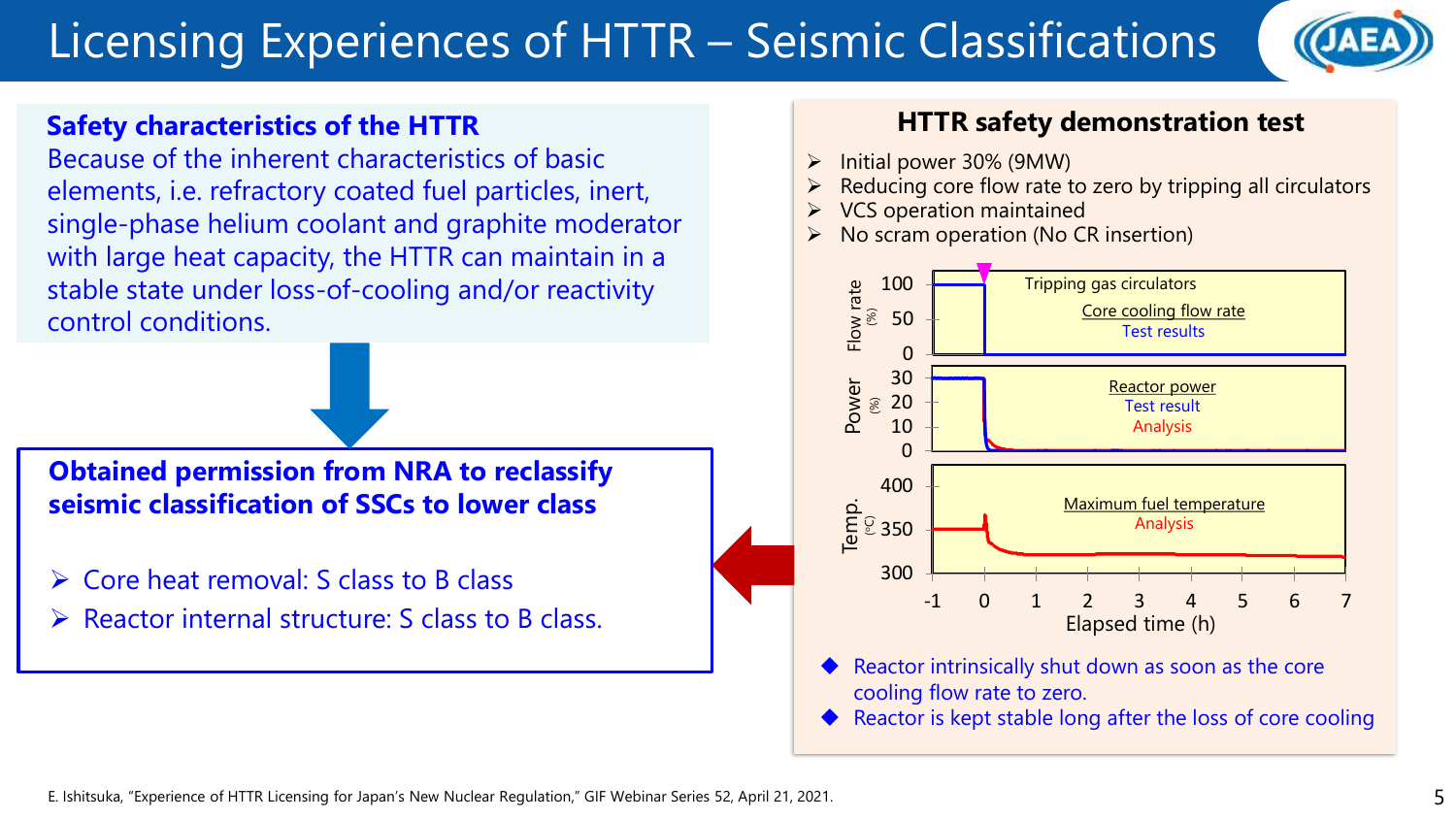### Licensing Experiences of HTTR - BDBA -





**The NRA review concluded that (1) significant core degradation including core melting may not occur by postulated BDBAs\* and (2) specific SSCs are not required to cope with BDBAs\***

- **HTTR has restarted its operation without significant additional reinforcements due to the inherent safety features**
- **Safety design established through the licensing can be used in commercial HTGR**

#### **Remaining items**

**Establishment of safety standards for commercial HTGR including requirements for coupling heat application system to the nuclear facility and the use of PRA in safety management** 

**High expectation OECD/NEA CSNI/WGRISK activities related to advanced reactors** 

\*HTTR BDBAs DBA + failure of reactor scram

E. Ishitsuka, "Experience of HTTR Licensing for Japan's New Nuclear Regulation," GIF Webinar Series 52, April 21, 2021. CODENTIFY Annual Containment vessel

DBA + failure of heat removal from the core DBA + failure of containment vessel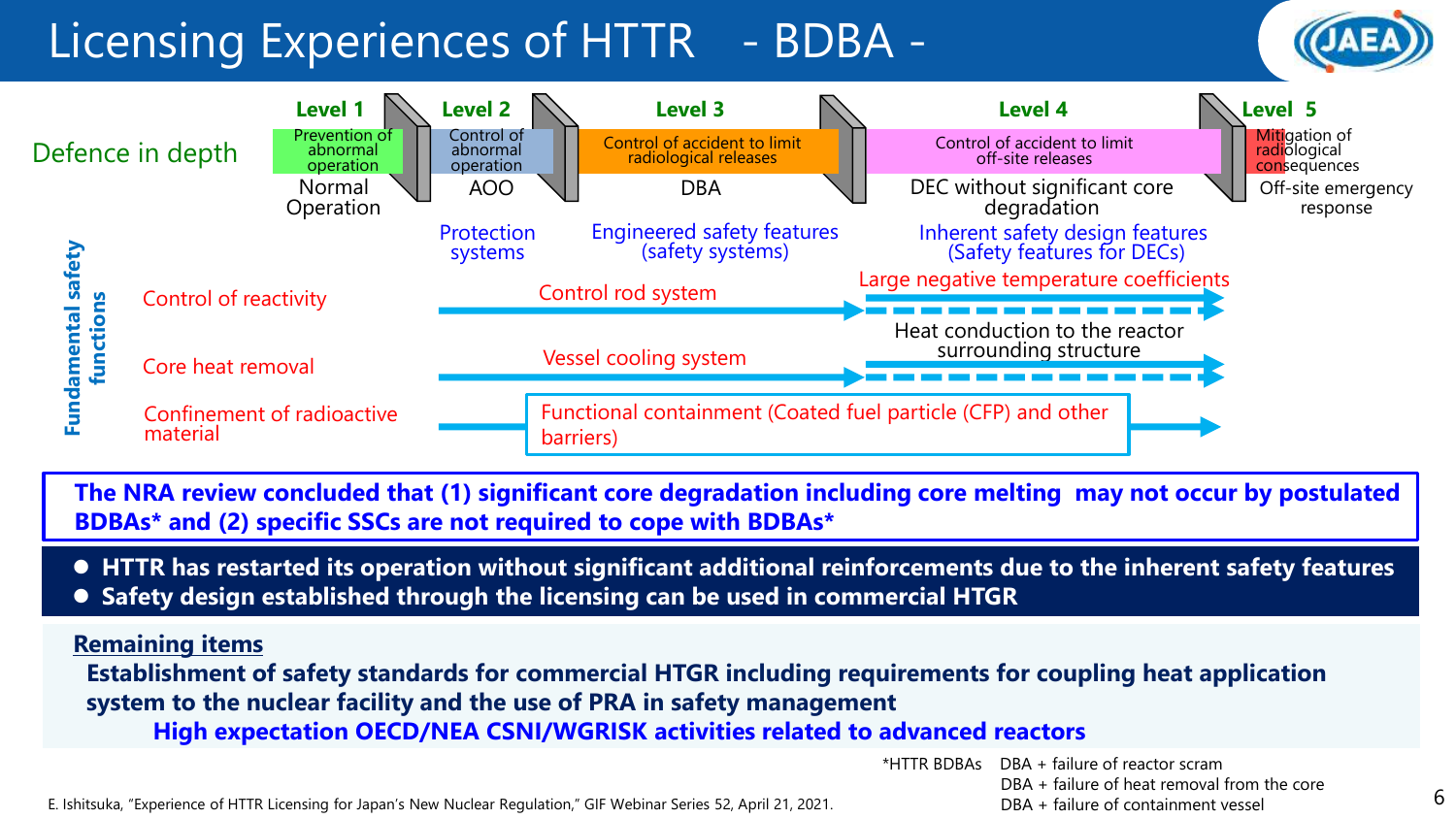### HTTR Future Tests





#### **HTTR-heat Application Test HTTR Safety Demonstration Test (OECD/NEA CSNI LOFC Project)**

- **Development of safety analysis code system**
- **Demonstration of HTGR safety features**
	- Loss of forced cooling test (All HGC tripped, 100% power)
	- Loss of core cooling test (All HGC + VCS tripped, 30% power)



- **Development of coupling technology between HTGR and H<sup>2</sup> plant**
- **Demonstration of nuclear hydrogen production**
	- $\triangleright$  Continuous H<sub>2</sub> production test
	- $\triangleright$  Transient simulation test

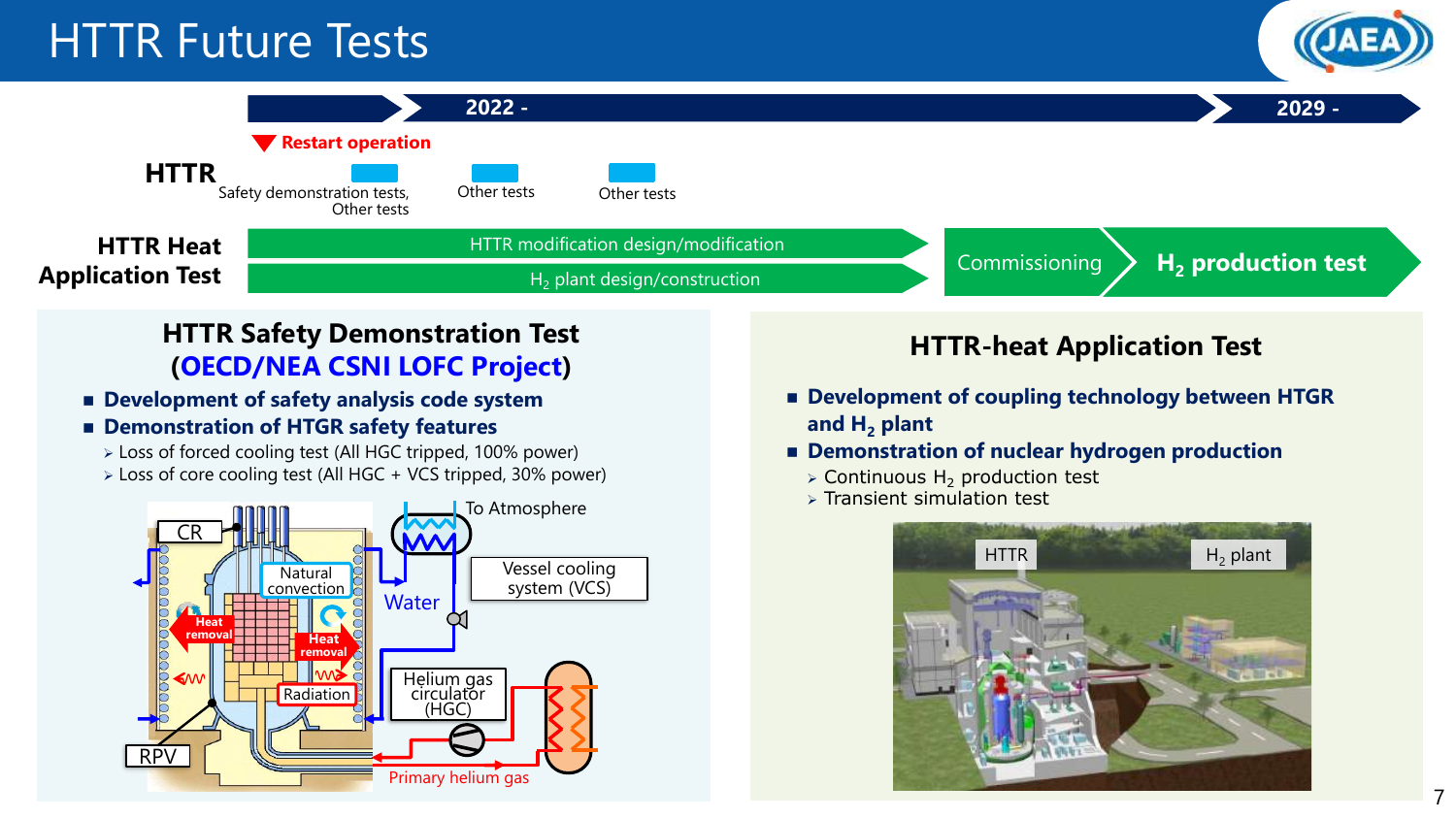### Perspectives on the role of JAEA



#### Develop key technologies needed by commercial HTGR **Role of JAEA**

- Provide R&D test beds of unique experimental and computational capabilities, as well as **knowledge and databases to industry**
- **Promotion of international standardization of technologies** and standards through international collaboration